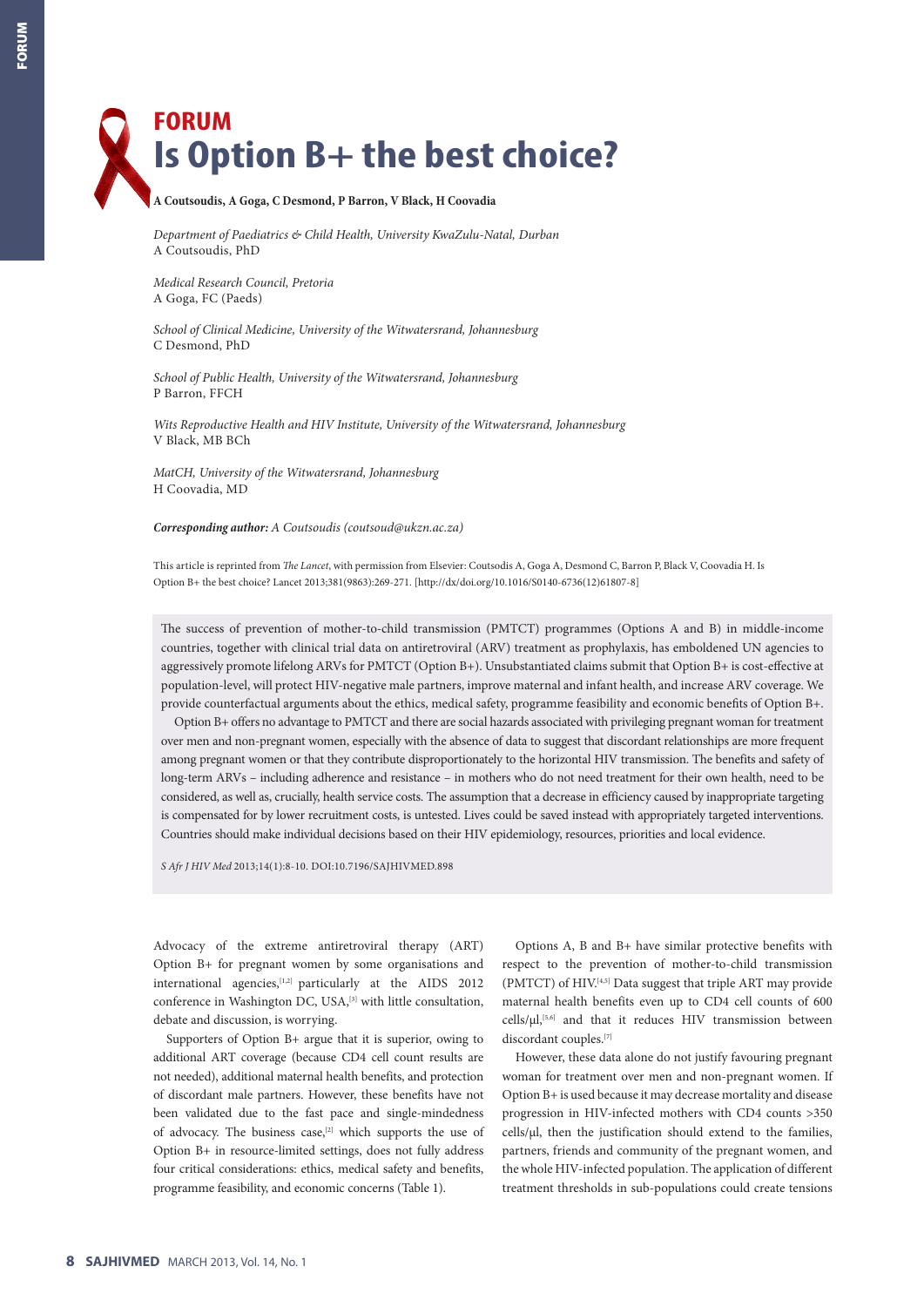| <b>PMTCT</b> options    |                                                                                                                                                                                                                                                                                                                                                                                                                |  |
|-------------------------|----------------------------------------------------------------------------------------------------------------------------------------------------------------------------------------------------------------------------------------------------------------------------------------------------------------------------------------------------------------------------------------------------------------|--|
| <b>Option A</b>         |                                                                                                                                                                                                                                                                                                                                                                                                                |  |
| Mother                  | • CD4 count $\leq$ 350 cells/ $\mu$ l: triple ARVs starting as soon as diagnosed; continued for life<br>• CD4 count >350 cells/ $\mu$ l:<br>• Antepartum: AZT from 14 weeks' gestation<br>• Intrapartum: single-dose (sd) NVP and $AZT + 3TC$<br>• Postpartum: AZT + 3TC for 7 days.                                                                                                                           |  |
| Infant                  | • Daily sd NVP for 6 weeks in non-BF infants or mother receiving ART or until 1 week after all BF has stopped.                                                                                                                                                                                                                                                                                                 |  |
| <b>Option B</b>         |                                                                                                                                                                                                                                                                                                                                                                                                                |  |
| Mother                  | • All pregnant women will be started on triple ARVs regardless of CD4 cell count.<br>• CD4 count $\leq$ 350 cells/µl: triple ARVs will be continued for life<br>• CD4 count >350 cells/ $\mu$ l: triple ARVs will be started as early as 14 weeks' gestation, continued intrapartum and<br>through childbirth and stopped if not breastfeeding or continued until 1 week after cessation of all breastfeeding. |  |
| Infant                  | • Daily NVP or AZT from birth to 4 - 6 weeks of age.                                                                                                                                                                                                                                                                                                                                                           |  |
| Option B+               |                                                                                                                                                                                                                                                                                                                                                                                                                |  |
| Mother                  | • All pregnant women will be started on triple ARVs regardless of CD4 cell count and this will be continued for life.                                                                                                                                                                                                                                                                                          |  |
| Infant                  | • Daily NVP or AZT from birth to 4 - 6 weeks of age.                                                                                                                                                                                                                                                                                                                                                           |  |
| Concerns with Option B+ |                                                                                                                                                                                                                                                                                                                                                                                                                |  |
| Ethical                 | • Should pregnant women be prioritised for treatment for reasons other than the immediacy of their medical condition?<br>• Have the implications of introduction or exacerbation of intra-household and community tensions because of different<br>treatment access been adequately considered?                                                                                                                |  |

|              | • Should selective test-and-treat interventions be considered ahead of achieving universal access for patients with CD4<br>counts <350 cells/ $\mu$ l?<br>• Is it ethical to give women with high CD4 cell counts treatment for life without fully understanding the long-terms<br>benefits and risks?<br>• Will the rollout of ARVs for a selected group within the population compromise the provision of ARVs for other<br>groups who need it for their own health in resource-limited settings or settings with drug-supply restrictions? |
|--------------|-----------------------------------------------------------------------------------------------------------------------------------------------------------------------------------------------------------------------------------------------------------------------------------------------------------------------------------------------------------------------------------------------------------------------------------------------------------------------------------------------------------------------------------------------|
| Medical      | • Are there benefits for mother-to-child transmission and long-term infant HIV-free survival?<br>• Are the benefits for maternal health worth the potential increase in drug resistance?<br>• Will long-term exposure to ARVs in mothers reduce horizontal transmission and change the trajectory of the HIV epidemic?<br>• Do we have enough evidence to suggest that pregnant women and new mothers are a risk group who have discordant<br>relationships and contribute to the HIV epidemic?                                               |
| Programmatic | • Can B+ be implemented in strained health systems without disruption of the introduction of treatment programmes?<br>• Will the implementation of B+ need scarce resources such as personnel, laboratory support and drugs to be diverted<br>from the drive towards universal access to HIV treatment or universal access to treatment for other non-HIV life-<br>threatening conditions or infectious diseases?<br>• Will the necessary levels of adherence be maintained?                                                                  |
| Economic     | • Is the assumption valid that economies of scope will favour this 3-in-1 intervention (i.e. PMTCT, treatment and<br>treatment-as-prevention)?<br>• If retention rates are not high, will the economic argument in favour of $B+$ be invalid?                                                                                                                                                                                                                                                                                                 |

## **Table 1. Summary of PMTCT options and concerns with Option B+**

between people with and those without access to treatment. If Option B+ is a phase-in of a universal test-and-treat goal, then this should be made explicit, and the ethics of early treatment initiation in the context of unmet need warrant discussion. Option B+ is being considered only in resource-limited settings with a high HIV burden, to target pregnant women for non-pregnancy-related interventions such as treatment-asprevention and early treatment initiation. There are no data to suggest that pregnant women have above-average involvement in discordant relationships or that pregnant women contribute disproportionately to the horizontal transmission of HIV.

The medical benefits and safety of long-term antiretrovirals (ARVs) need to be considered, including adherence and resistance, in subpopulations of mothers and infants who do not need treatment for their own health. For example, increased exposure to ART, as will be experienced with Options B or B+, may increase adverse pregnancy outcomes such as pre-term delivery and low birth weight.[8] In resourcelimited settings this may increase risk for infant death. Increased exposure to tenofovir may also increase potential for renal toxicity in mothers<sup>[9]</sup> and poor growth outcomes in infants.<sup>[10]</sup> Additionally, Option B+ is costly, owing to the need for additional drugs, laboratory tests, human resources